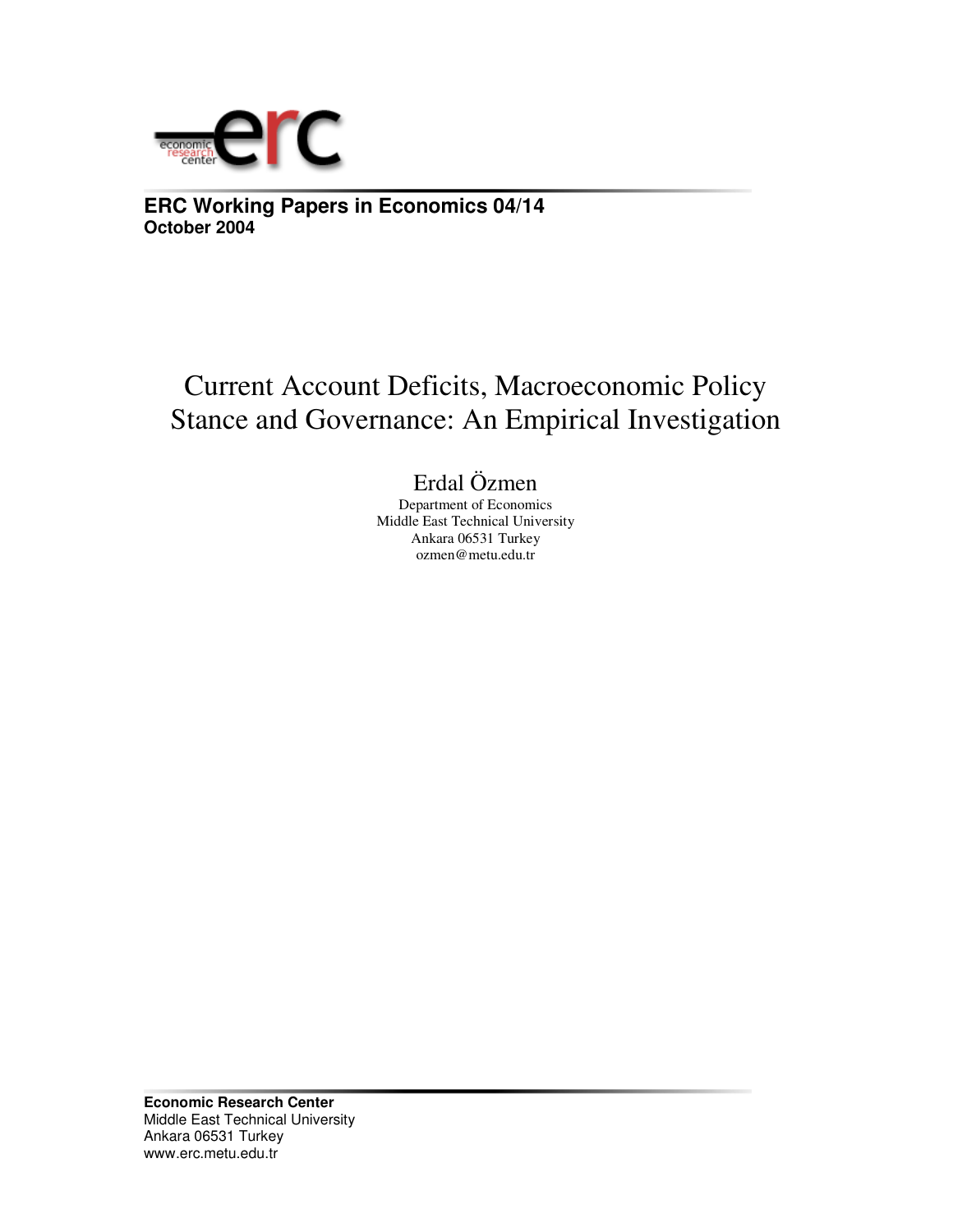### **CURRENT ACCOUNT DEFICITS, MACROECONOMIC POLICY STANCE AND GOVERNANCE: AN EMPIRICAL INVESTIGATION**

Erdal Özmen Middle East Technical University Department of Economics, 06531, Ankara, Turkey E-mail: ozmen@metu.edu.tr

#### **ABSTRACT**

This paper empirically investigates the effects of institutional and macroeconomic policy stance variables on current account deficits (CAD). Based on cross-section data for a broad number of developing and industrial countries, the results strongly suggest that better governance increases whilst the presence of original sin decreases the ability of an economy to sustain CAD. Exchange rate flexibility and openness appear to put a discipline on CAD. Consistent with the equity home bias and Feldstein-Horioka puzzle, CAD decrease with country size. The net impacts of the financial deepening and monetary credibility on CAD are found to be insignificant.

**Keywords:** Current Account, Exchange Rate Regimes, Original Sin,

**JEL Classification:** F32, F41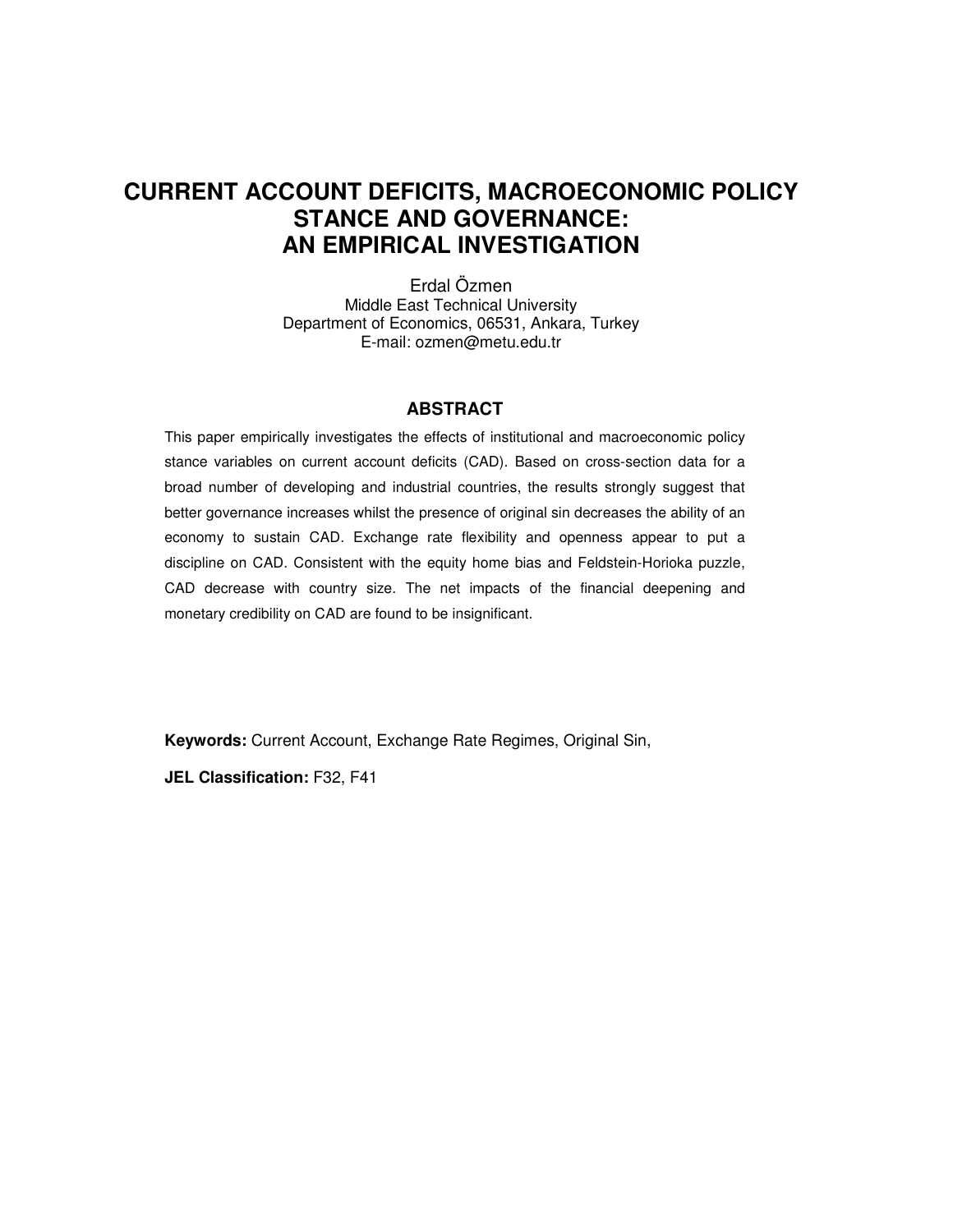#### **I. INTRODUCTION**

The determinants of current account deficits (CAD) are now at the centre of international macroeconomics with the recent experience of large imbalances of a number of countries including the U.S. The empirical literature appears to focus on the determinants and sustainability of CAD in individual countries or the consequences of it in a cross-section of countries. One strand of the literature focuses on the theory and empirics of the intertemporal approach to the balance of payments (Obstfeld and Rogoff, 1995) according to which CAD is the outcome of forward-looking dynamic saving and investment decisions (Ventura, 2003 and Nason and Rogers, 2003). A related literature considers the Feldstein and Horioka (1980) puzzle of persistent saving-investment correlation (the very small size of CAD) in spite of policy regime changes towards international capital mobility and flexible exchange rates (Coakley, Fuertes and Spagnolo, 2004; Özmen and Parmaksız, 2003 and Taylor, 2003). The recent experience of the U.S. with high deficits appears to be spawning the literature on CAD sustainability (Obstfeld and Rogoff, 2004). Another strand of the literature focuses on the causes and consequences of CAD reversals or sudden stops especially in developing countries (Calvo, Izquierdo and Talvi, 2003 and Edwards, 2004).

Despite their potentially crucial importance in determining the ability of a country to sustain a CAD, macroeconomic policy stance and institutional variables are considered by only a very limited number of studies with Calderon, Chong and Loayza (2002) and Chinn and Prasad (2003) providing two of the most recent exceptions. The objective of this paper is to investigate empirically the roles of such variables including "original sin", exchange rate regimes, rule of law, financial development and monetary credibility in determining the current account positions of a broad number of industrial and developing countries.

The present international financial system allows only a very small number of countries to borrow in their own currencies internationally. This fact is referred to as "original sin" by Eichengreen and Hausmann (1999). Original sin has crucially important theory and policy implications. As Eichengreen *et al*. (2003) and Hausmann and Panizza (2003) convincingly argue, original sin can lead to financial fragility, greater output and capital flow volatility, lower credit ratings, and limited ability to implement an independent monetary policy. Obstfeld (2004) notes that original sin leads to a harsher macroeconomic adjustment process. All these and the fact that liability dollarization increases the country's vulnerability to sudden stops in capital flows (Calvo *et al*. 2003) can plausibly lead to many countries to be more prudent about CAD. Thus, the presence of original sin can decrease the ability countries to sustain high levels of CAD.

Exchange rate regime flexibility can increase the capacity of a country to accommodate external shocks (Milesi-Ferretti and Razin, 1996 and Edwards, 2004). Fixed exchange rate regimes can lead to high and often unsustainable CAD due to real exchange rate appreciation. Exchange rate flexibility, on the other hand, can act as a disciplining device on CAD by allowing exchange rates to adjust to CAD disequilibrium.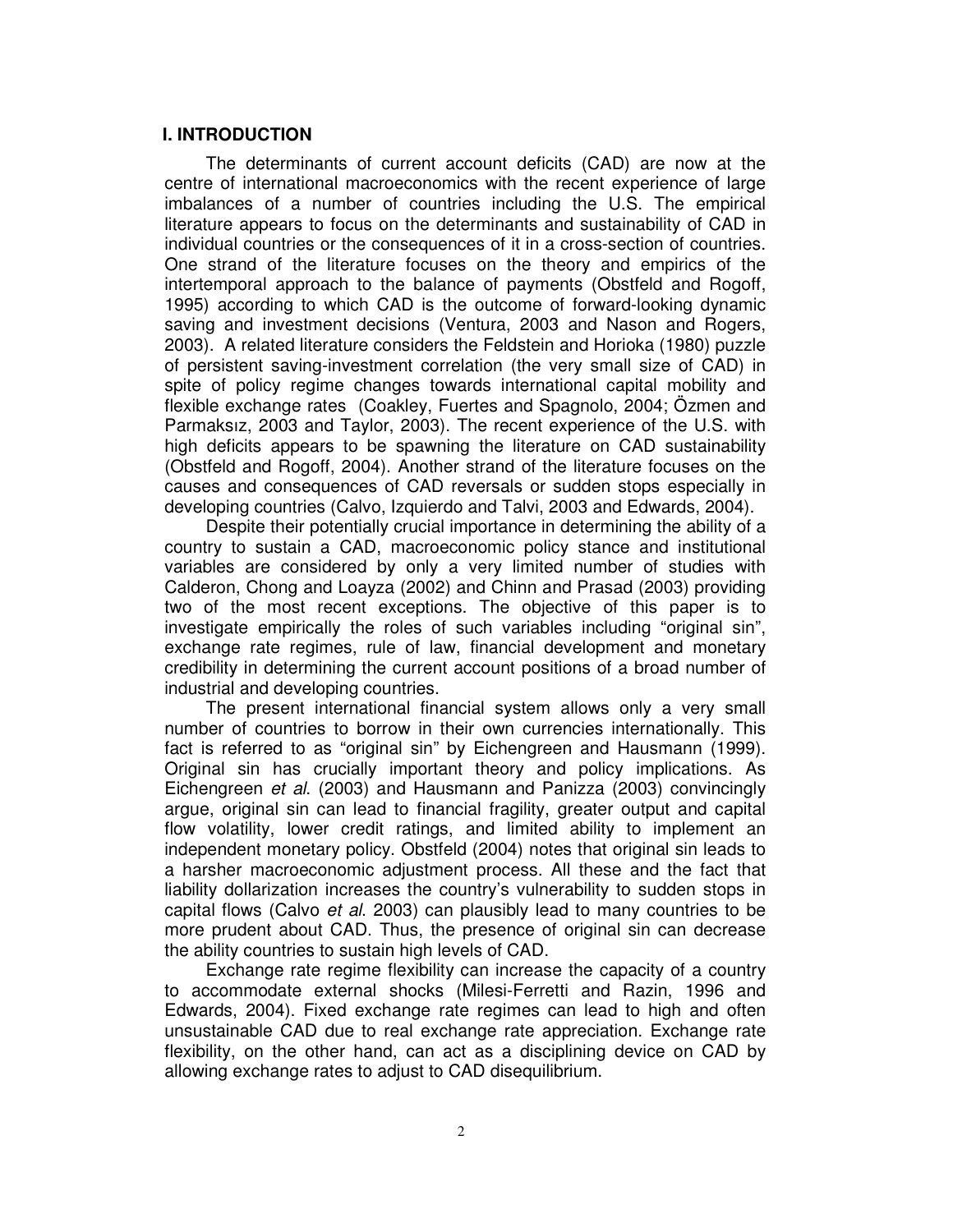Country size plays an important role in international finance as recently argued by Martin and Rey (2004). The menu of financial assets is wider in larger countries leading to a higher equity home bias. Higher equity home bias, in turn, means that the bulk of domestic saving is retained home to finance investment, leading to a lower saving-investment gap and hence a lower CAD.

The level of financial development is important both on savings and investments, and thus on CAD. The net effect of it, however, may not be unambiguous. According to McKinnon and Shaw postulation financial deepening can increase both saving and investment via efficient allocation of resources. Financial development and integration leads to higher CAD according to Blanchard and Giavazzi (2002) as it increases consumption via loosening liquidity constraints and allowing for consumption smoothening. The net impact of financial development on CAD thus appears to be an empirical issue as noted by Chin and Prasad (2003).

In the absence of a credible monetary policy framework, we may expect that inflation is high and real exchange rate is more volatile. The lack of a monetary policy credibility may correspond also to a higher degree of real exchange rate misalignment and thus to a lower level of sustainable CAD. A credible monetary policy can be expected not to let aggregate demand deviate substantially and systematically from the level consistent with the inflation target. In this context, monetary credibility can act as a disciplining device on CAD by responding to aggregate demand shocks. However, the overall impact of monetary credibility and price stability on CAD may not be unambiguous as it can also lead to higher investment and saving via decreasing uncertainty and better resource allocation.

The importance of institutions and governance is well established in the growth literature (Rodrik, 2004 and Kaufmann, 2004) but yet to be explicitly considered in studies on CAD. Better governance and institutions can increase the ability of countries to sustain higher levels of CAD at least via promoting foreign direct investments. In the same context, better governance and institutions can decrease equity home bias abroad as recently argued by Ahearne, Griever and Warnock (2004), and hence increase CAD.

Countries that are more open to international trade can be expected to have larger export sectors enabling them to service external debt more easily and sustaining a higher level of CAD. According to Milesi-Ferretti and Razin (1996) a more open economy is more vulnerable to external shocks. Openness, on the other hand, can make adjustment to sudden stops less painful (Calvo *et al*., 2003 and Edwards, 2004). The net effect of openness on CAD appears to be ambiguous as noted by Calderon *et al.* (2002, p. 3).

#### **II. DATA AND MEASUREMENT ISSUES**

We consider the following measure of original sin (OSIN) for country i developed by Eichengreen, Hausmann and Panizza (2003a,b) based on the Bank for International Settlements (BIS) data on the stock of international debt securities: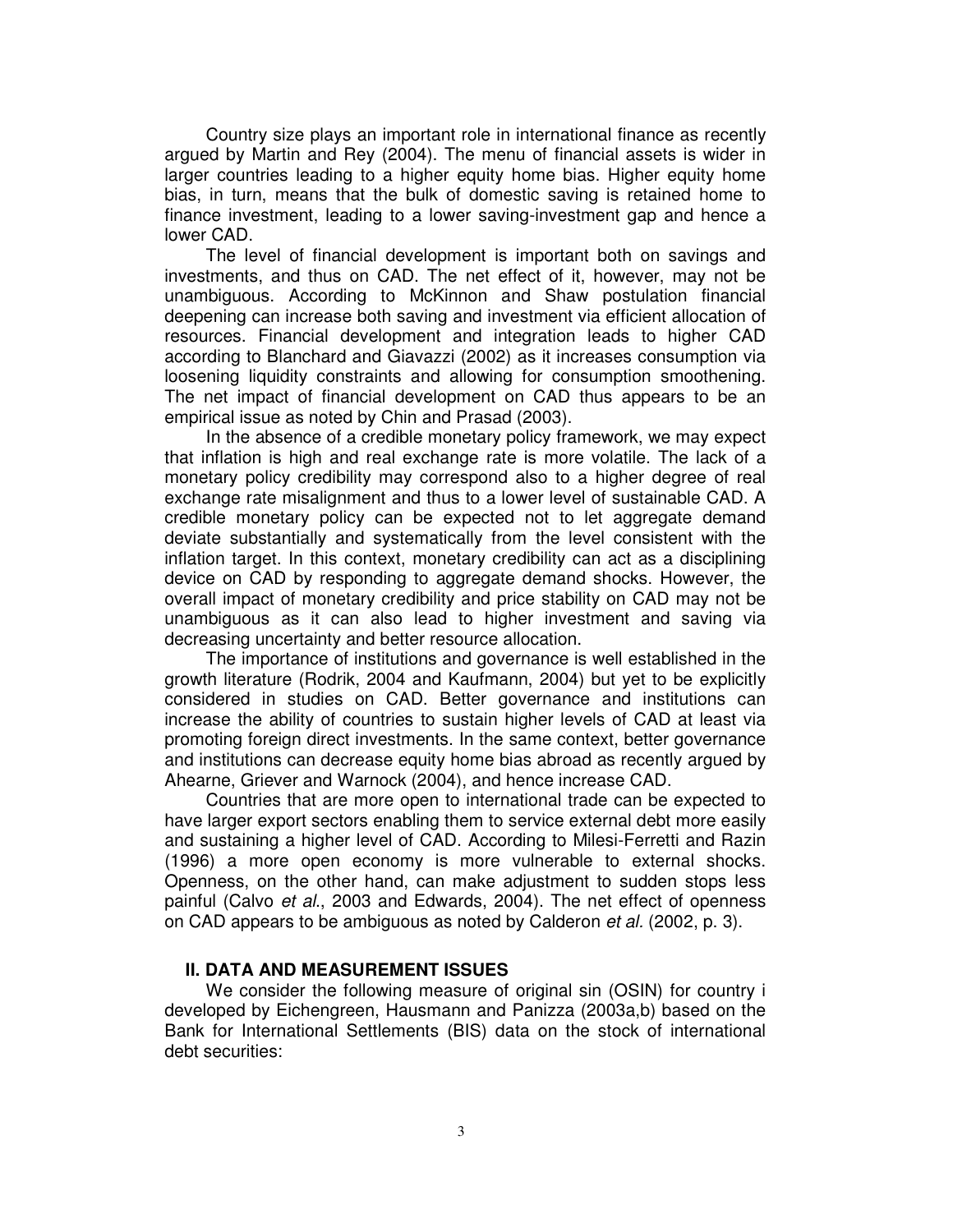$\max\left(1-\frac{\text{Securities in currency i}}{0.011}\right)$  $OSIN_i = \max\left(1 - \frac{5}{\text{Securities instead by country i}}\right)$  $=\max\left(1-\frac{\text{Securities in currency i}}{\text{Si}\left(\frac{1}{2}\right)},0\right)$ Securities issued by country  $i \int$ 

For country i, OSIN<sub>i</sub> is zero if all the securities are issued in its own currency and 1 if they are issued in foreign currency.

For the level of financial development (FIN\_DEV) we use the ratio of liquid liabilities to GDP as a proxy variable. As noted by Beck, Demirgüç-Kunt, and Levine (2000) this is the broadest available indicator of financial intermediation and a typical measure of financial depth. For rule of law and governance, we consider the rule of law (RL) index compiled by Kaufmann, Kraay and Mastruzzi (2003). The RL index ranges from around –2.5 to around 2.5 with higher or positive value indicate greater rule of law and better governance.

The conventional classification of exchange rate regimes is provided by the IMF which is "*de iure*" that is, it is essentially based on what the countries say that they do. However, actual behaviour may be substantially different from the announced one, therefore it may be preferable to consider *de facto* regimes rather than the *de jure* ones. In this study, exchange rate regime (ERR) variable is based on the *de facto* exchange rate classification by Reinhart and Rogoff (2004). Reinhart and Rogoff (2004) classifies *de facto* exchange rate regimes on a 1—14 scale, with higher values denoting more flexible exchange arrangements.

We use the log of the IMF quota as a proxy for each country's economic SIZE. As noted by IMF (2003, p.1) "a member's quota is broadly determined by its economic position relative to other members" and "a variety of economic factors is considered in determining changes in quotas, including GDP, current account transactions, and official reserves".

Inflation rate (INF) can be interpreted as an indicator of the lack of monetary credibility. Thus, monetary credibility variable (MON\_CRED) is proxied as the negative of log(INF). The degree of openness to international trade (OPEN) is defined as the ratio of imports plus exports over the country's GDP.

The sample size for the study is effectively restricted by the availability of original sin (OSIN) measures provided by Eichengreen *et al*. (2003). As it appears to be highly persistent with an extremely limited time variation, we consider the 1999-2001 average values of OSIN. Consequently, we consider the 1999-2001 averages of CADY (CAD/GDP), OSIN, ERR, OPEN and FIN DEV. We use the 2000 values of RL and the 1993-2001 average of MON\_CRED (taking into account the fact that gaining credibility takes time). All the data except OSIN, RL, SIZE, and ERR are from the World Bank World Development Indicators data base. The data for OSIN, RL, SIZE and ERR are from Eichengreen *et al.* (2003), Kaufmann *et al.* (2003), IMF(2003) and Reinhart ve Rogoff (2004), respectively.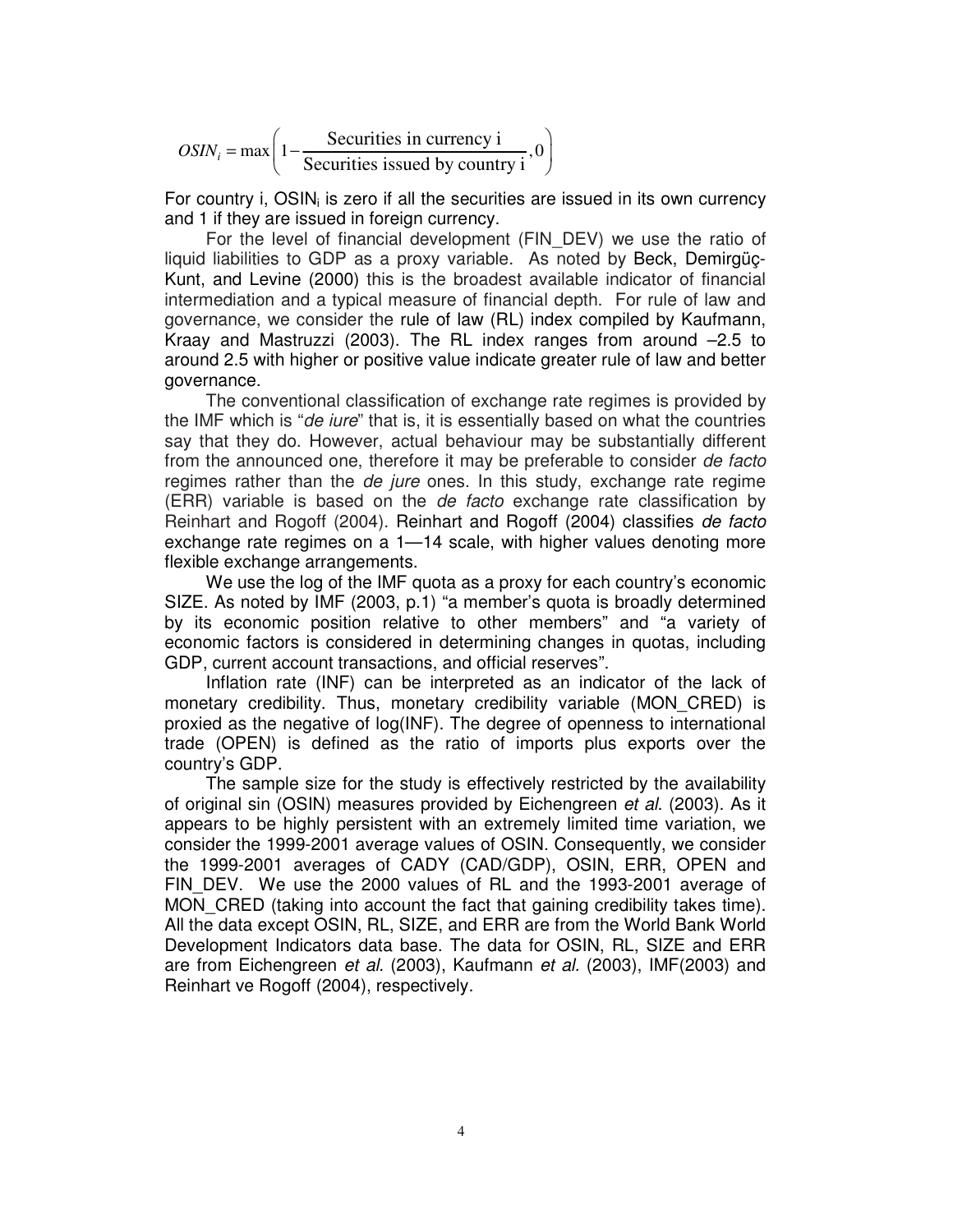#### **III. EMPIRICAL RESULTS**

Table 1 reports the results of the models to explain the cross-country<sup>1</sup> evolution of current accounts where the dependent variable (CADY) is the ratio of CAD over GDP. It may plausibly be argued that the macroeconomic policy stance variables are potentially endogenous for the evolution of CAD. We address the simultaneity issue by estimating the equation also by Generalized Instrumental Variable Estimation (GIVE) method. The second column of Table 1 reports the GIVE results with the instrument set containing OSIN93-98, CAD93-98, OPEN93-98, ERR93-98, FIN\_DEV93-98, LGDP93-98, MON\_CRED<sub>93-98</sub>, SIZE, RL where the subscripts denote the sample period averages of the corresponding variables and LGDP is the log. of the PPP based GDP. The Sargan test for the equation support the validity of the instrument set. The estimated equations in the table pass all the diagnostics suggesting their empirical validity. The results by the OLS and GIVE are essentially the same for all the variables except MON-CRED supporting that the OLS coefficients are not significantly attenuated by a simultaneity bias.

The presence of original sin appears to restrict the ability of countries to sustain CAD as suggested by the significant and negative coefficient of OSIN in the equations. The lack of international markets to borrow in their own currencies can be interpreted as leading the bulk of countries to be more prudent about CAD to avoid a harsher macroeconomic adjustment process. Redemption from original sin needs a new international financial system as argued by Eichengreen *et al.* (2003). A decrease in the degree of original sin increases the ability of countries to sustain higher CAD. Thus, the reform of the international financial system to allow complete markets for currencies of countries with sound institutions and macroeconomic conditions can be expected to promote also international trade.

Better governance and institutions increase the ability of countries to sustain higher levels of CAD as suggested by the significant positive coefficient of RL in the equations. This result is consistent with an argument that better governance promotes foreign direct investments and growth (Kaufmann, 2004). Furthermore, better governance and institutions in a country can decrease equity home bias abroad (Ahearne, Griever and Warnock, 2004 and Greenspan, 2004) promoting foreign savings to finance domestic investments and thus increasing sustainable  $CAD^2$ .

<sup>&</sup>lt;sup>1</sup> The sample contains the following 79 countries: Argentina, Australia, Austria, Bahamas, Bahrain, Barbados, Belgium, Bolivia, Brazil, Bulgaria, Canada, Chile, China, Colombia, Costa Rica, Cyprus, Czech Rep., Denmark, Dominican Rep., Ecuador, Egypt, El Salvador, Estonia, Finland, France, Germany, Ghana, Greece, Guatemala, Hungary, Iceland, India, Indonesia, Ireland, Israel, Italy, Jamaica, Japan, Jordan, Kazakhstan, Kenya, Latvia, Lithuania, Luxembourg, Malaysia, Malta, Mauritius, Mexico, Moldova, Morocco, Netherlands, New Zealand, Norway, Pakistan, Panama, Peru, Philippines, Poland, Portugal, Romania, Russia, S. Africa, S. Korea, Singapore, Slovakia, Slovenia, Spain, Sri Lanka, Suriname, Sweden, Switzerland, Thailand, Tunisia, Turkey, U.K., U.S., Ukraine, Uruguay, Venezuela.

 $2$  This result is quite consistent with Greenspan's (2004, p. 4) interpretation of U.S. CAD as a result of decreasing home bias abroad: "The decline in home bias probably reflects an increased international tendency for financial systems to be more transparent, open, and supportive of strong investor protection. ... Accordingly, the trend of declining home bias and expanding international financial intermediation will likely continue. This process has enabled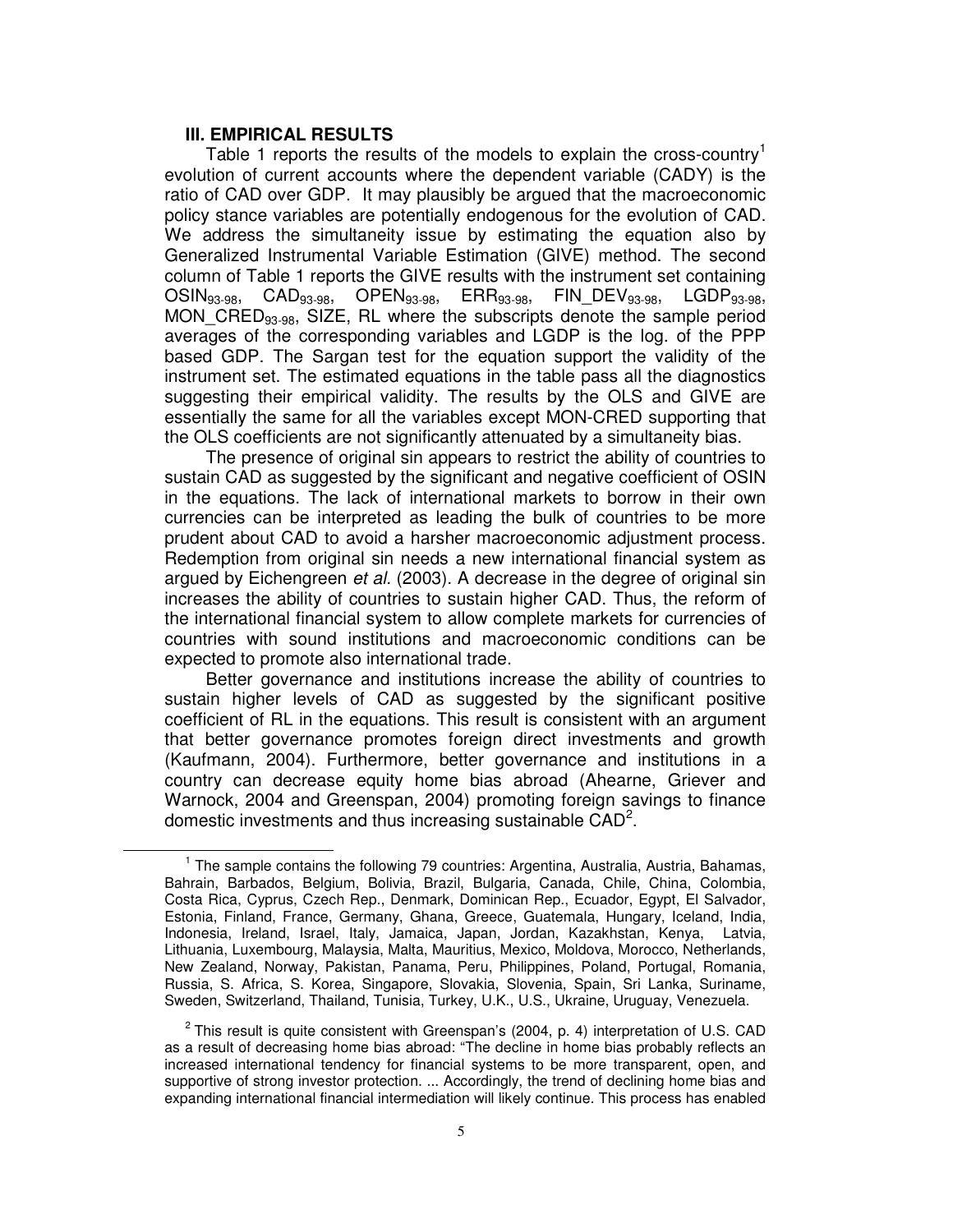CAD appear to decrease as the relative SIZE of the economy increases. Consistent with the Feldstein and Horioka (1980) puzzle, domestic saving-investment link tends to be stronger in larger countries leading to lower CAD. This result strongly supports also Martin and Rey (2004) that country size is important in international finance. Furthermore, larger countries can plausibly expected to have larger and potentially more efficient financial markets leading to a higher domestic saving retention ratio and thus lower CAD. This result is consistent also with the view that the equity home bias, on average, increases with the country size. As already argued, better governance can decrease equity home bias abroad. Considering their relative size in international financial markets, smaller countries can therefore be expected to benefit more by having better governance enabling them to finance higher CAD.

We find a negative and significant relationship between CAD and exchange rate flexibility. The significance of the ERR coefficient improves in the GIVE equation consistent with the potential endogeneity of exchange rate regime for the evolution of CAD. The negative ERR coefficient strongly supports the argument that exchange rate flexibility acts as shock absorber or a disciplining device on CAD by allowing exchange rates to adjust to CAD disequilibrium. This is a consistent result with Edwards (2004, p.1) that "countries with more flexible exchange rate regimes are able to accommodate the shocks stemming from a reversal better than countries with more rigid exchange rate regimes".

Economies more open to international trade tend to have lower CAD supporting the view that openness can make countries more vulnerable to external shocks and crises. This is not necessarily inconsistent with the argument that openness can decrease the magnitude and pain of a real exchange rate adjustment to an external shock or sudden stop (Calvo *et al*., 2003 and Edwards, 2004). However, the vulnerability effect itself, rather than pain reducing and adjustment smoothening functions of openness appears to be the dominating factor for the fear of CAD.

The levels of financial development and monetary credibility do not significantly affect CAD. The insignificance of the FIN\_DEV support the view that financial deepening has positive impact both on savings and investments leading to a statistically neutral effect on the evolution of CAD. Monetary policy credibility can be expected to act as a disciplining device on CAD by responding to aggregate demand shocks not to led them to deviate systematically from the level consistent with the inflation target. The negative coefficient of MON-CRED in the OLS equation supports this view. However, MON CRED becomes insignificant in the GIVE equation consistent with its endogeneity for the evolution of CAD. The insignificance of MON\_CRED for CAD is not surprising not only because of the potential offsetting effects of monetary credibility on saving and investment dynamics but also because of the fact that targeting inflation is much more a credible monetary policy framework than targeting current account.

the United States to incur and finance a much larger current account deficit than would have been feasible in earlier decades".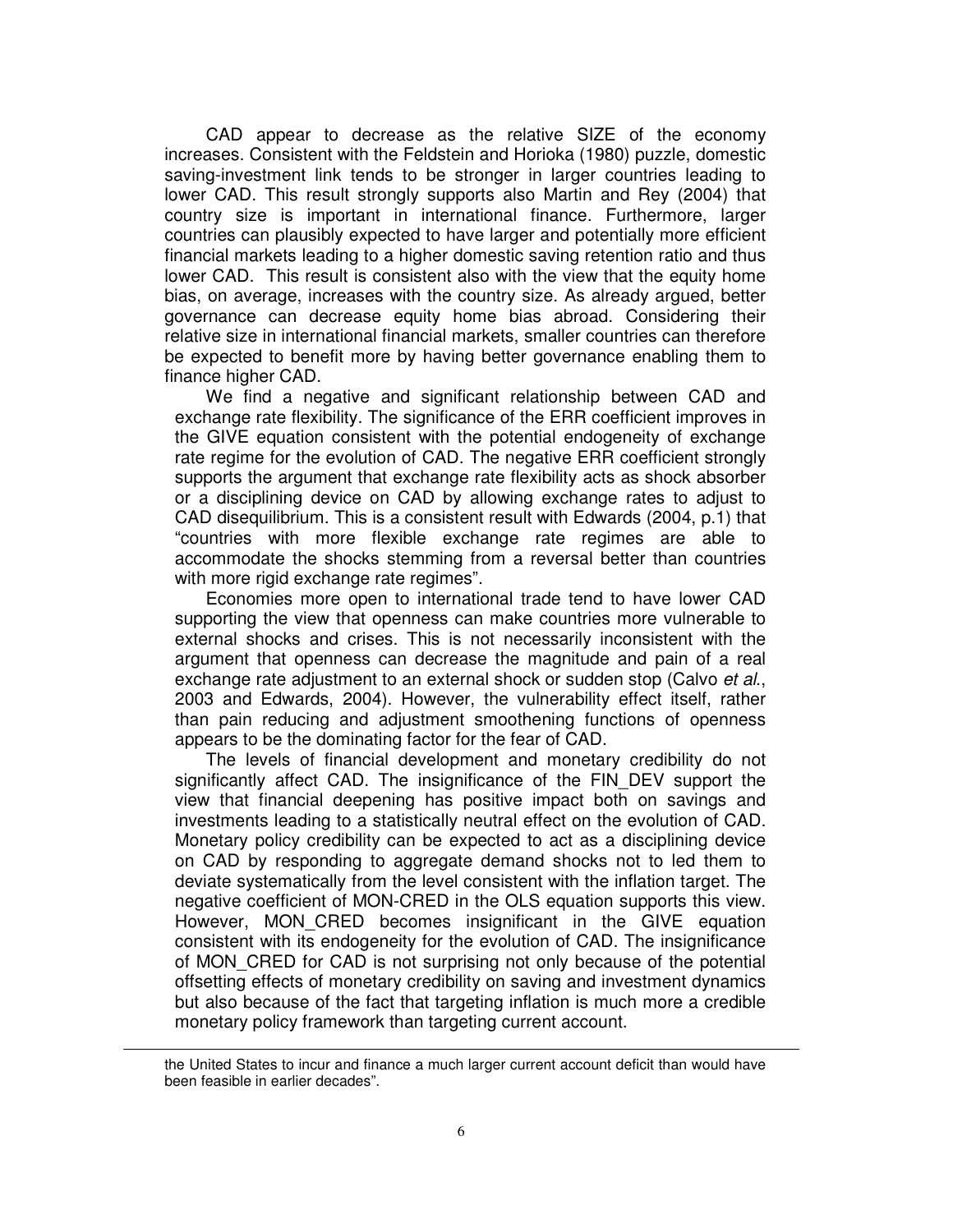The estimated coefficient for CADY<sub>93-98</sub> can broadly be interpreted as revealing a high degree of persistence in CAD. This persistence measure, albeit consistent with those obtained in similar studies such as Calderon *et al.* (2003), should be interpreted with a caution as we consider only averages of two samples with different number of observations.

#### **IV. CONCLUSION**

Current account deficits vary substantially between countries as documented by Ventura (2003) and Edwards (2004). The results of this paper suggest that institutional and macroeconomic policy variables, which are often neglected in the empirical literature, indeed matter for the current account positions of a broad number of industrial and developing countries. The lack of international markets to borrow in their own currencies appears to lead the countries affected from original sin to be more prudent about CAD. Better governance, on the other hand, increases the ability of countries to sustain higher CAD. Flexible exchange rate regimes and openness to international trade can be interpreted as to put a discipline on CAD by providing the necessary adjustment mechanisms. Larger countries with higher equity home bias have higher saving-investment correlations causing lower CAD. Monetary credibility and financial development may be affecting both saving and investment dynamics positively justifying their statistical insignificance for CAD.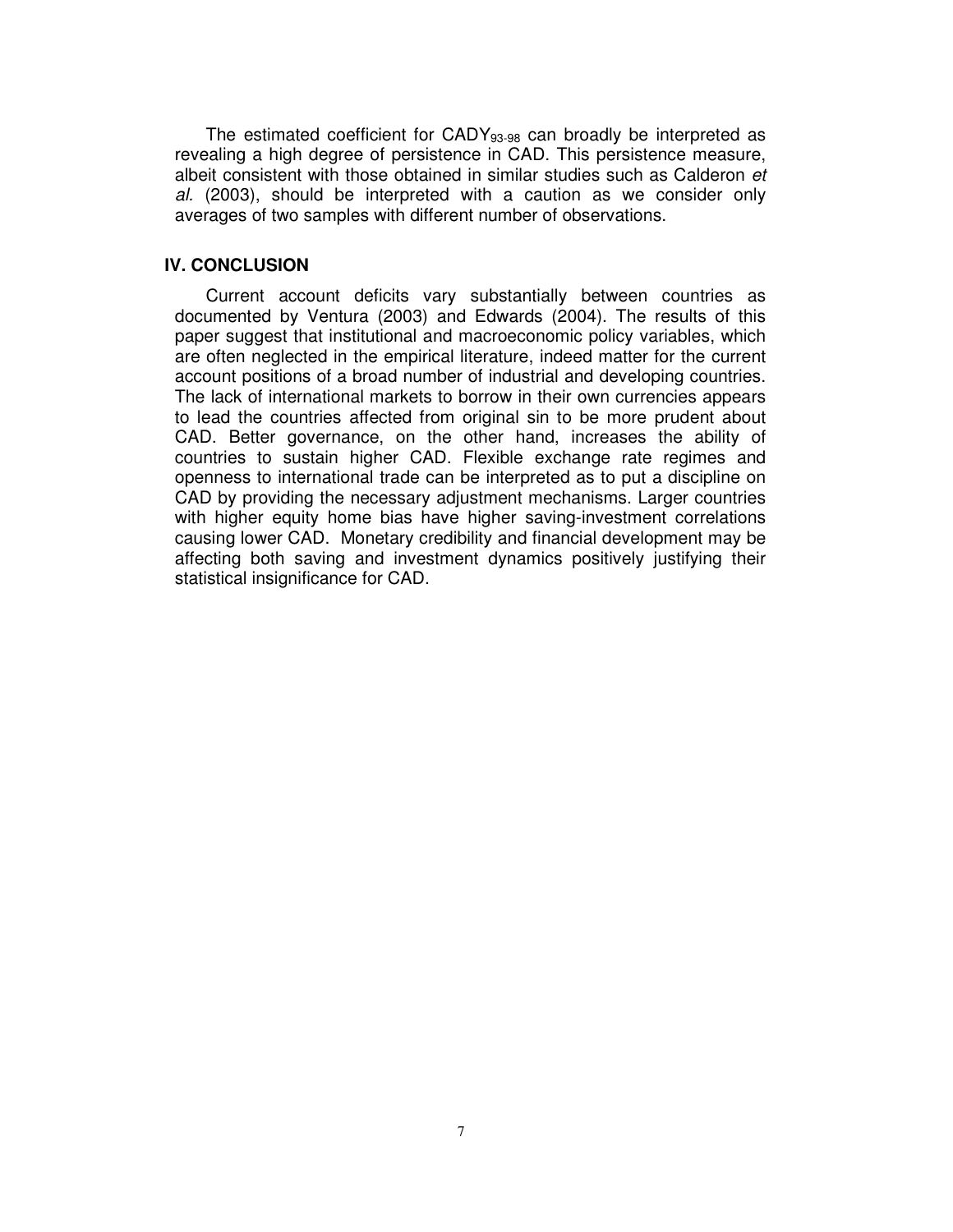#### **REFERENCES**

- Ahearne, A., Griever, W. and F. Warnock (2004) Information Costs and Home Bias: An Analysis of U.S. Holdings of Foreign Equities, *Journal of International Economics*, March, 313-36.
- Beck, T., Demirgüç-Kunt, A. and R. Levine (2000) A New Database on Financial Development and Structure, *World Bank Economic Review*, 597-605.
- Blanchard, O. and F. Giavazzi (2002) Current Account Deficits in the Euro Area: The end of the Feldstein Horioka Puzzle? *Brookings Papers on Economic Activity*, 2, 147-209.
- Calderon, C.A., Chong, A. and N.V. Loayza (2002) Determinants of Current Account Deficits in Developing Countries, *Contributions to Macroeconomics*, 2(1), Article 2.
- Calvo, G.A., Izquierdo, A. and E. Talvi (2003) Sudden Stops, The Real Exchange Rate and Fiscal Sustainability: Argentina's Lessons, NBER Working Paper No. 9828.
- Chinn, M.D. and E.S. Prasad (2003) Medium-term Determinants of Current Accounts in Industrial and Developing Countries: An Empirical Exploration, *Journal of International Economics*, 59, 47-76.
- Coakley, J., Fuertes, A. and F. Spagnolo (2004) Is the Feldstein-Horioka Puzzle History?, *The Manchester School*, 72(5), 569-590.
- Edwards, S. (2004) Thirty Years of Current Account Imbalances, Current Account Reversals, and Sudden Stops, *IMF Staff Papers*, 51, 1-49.
- Eichengreen, B., Hausmann, R. and U. Panizza (2003) Currency Mismatches, Debt Intolerance and Original Sin: Why They Are Not the Same and Why it Matters, NBER WP No. 10036.
- Feldstein, M.S. ve C.Y. Horioka (1980) Domestic Saving and International Capital Flows, *Economic Journal*, 90, 314-329.
- Greenspan, E. (2004) Current Account, *BIS Review*, 14, 1-6.
- Hausmann, R. and U. Panizza (2003) The Determinants of Original Sin: An Empirical Investigation, *Journal of International Money and Finance*, 22, 957- 90.
- IMF (2003) IMF Quotas: A Factsheet, IMF.
- Kaufmann, D. (2004) Governance Redux: The Empirical Challenge, in *Global Competitiveness Report 2003-2004*, World Economic Forum
- Kaufmann, D., Kraay, A. and M. Mastruzzi (2003) Governance Matters III: Governance Indicators for 1996-2002, World Bank Policy Research Department Working Paper.
- Martin, P. and H. Rey (2004) Financial Super-markets: Size Matters for Asset Trade, Forthcoming, *Journal of International Economics*.
- Milesi-Ferretti, G.M. ve A. Razin (1996) *Current Account Sustainability*, Princeton Studies in International Finance, No. 81.
- Nason, J. M. and J. H. Rogers (2002) The Present Value Model of the Current Account Has Been Rejected: Round Up the Usual Suspects, International Finance Discussion Paper No. 760 (Washington: Board of Governors of the Federal Reserve System).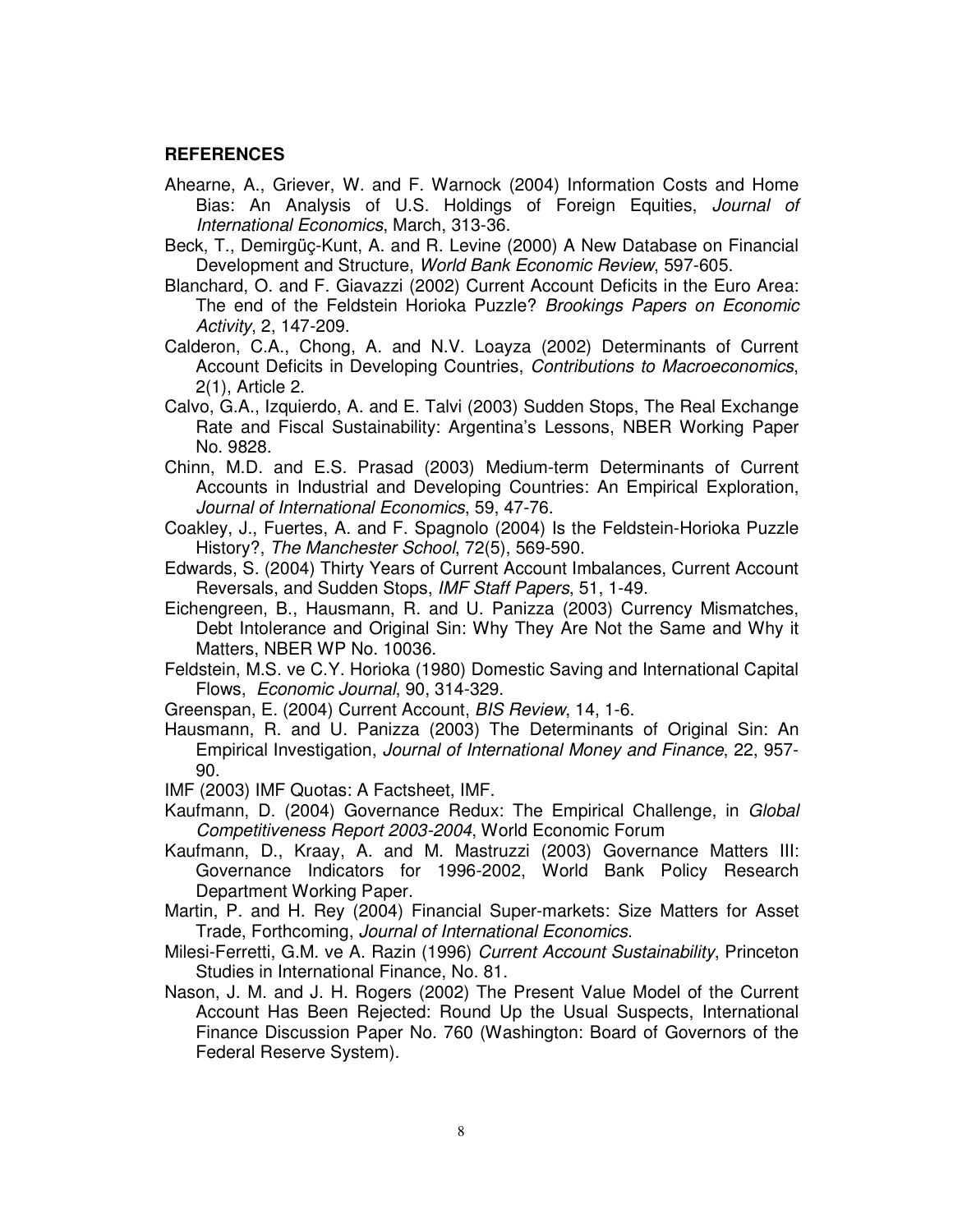- Obstfeld, M. (2004) Globalization, Macroeconomic Performance, and the Exchange Rates of Emerging Economies, Bank of Japan, IMES Discussion Paper No. 2004-E-14.
- Obstfeld M. and K. Rogoff (1995) The Intertemporal Approach to the Current Account, In G. Grossman and K. Rogoff (eds.), *Handbook of International Economics*, Vol. 3. Amsterdam: North Holland.
- Özmen, E. and O.K. Parmaksız (2003) Policy Regime Change and the Feldstein-Horioka Puzzle: The UK Evidence, *Journal of Policy Modelling*, 25, 137-149.
- Pesaran, H.M., ve B. Pesaran (1997) *Working with Microfit 4.0*, Oxford: Oxford University Press.
- Reinhart, C. M. ve K.S. Rogoff (2004) The Modern History of Exchange Rate Arrangements: A Reinterpretation, *Quarterly Journal of Economics*, Vol. CXIX No. 1, 1-48.

Rodrik, D. (2004) Getting Institutions Right, Mimeo, Harvard University.

- Taylor, A.M. (2002) A Century of Current Account Deficits, *Journal of International Money and Finance*, 21, 725-748.
- Ventura, J. (2003) Towards a Theory of Current Account Deficits, *World Economy*, Vol. 26, 483–512.